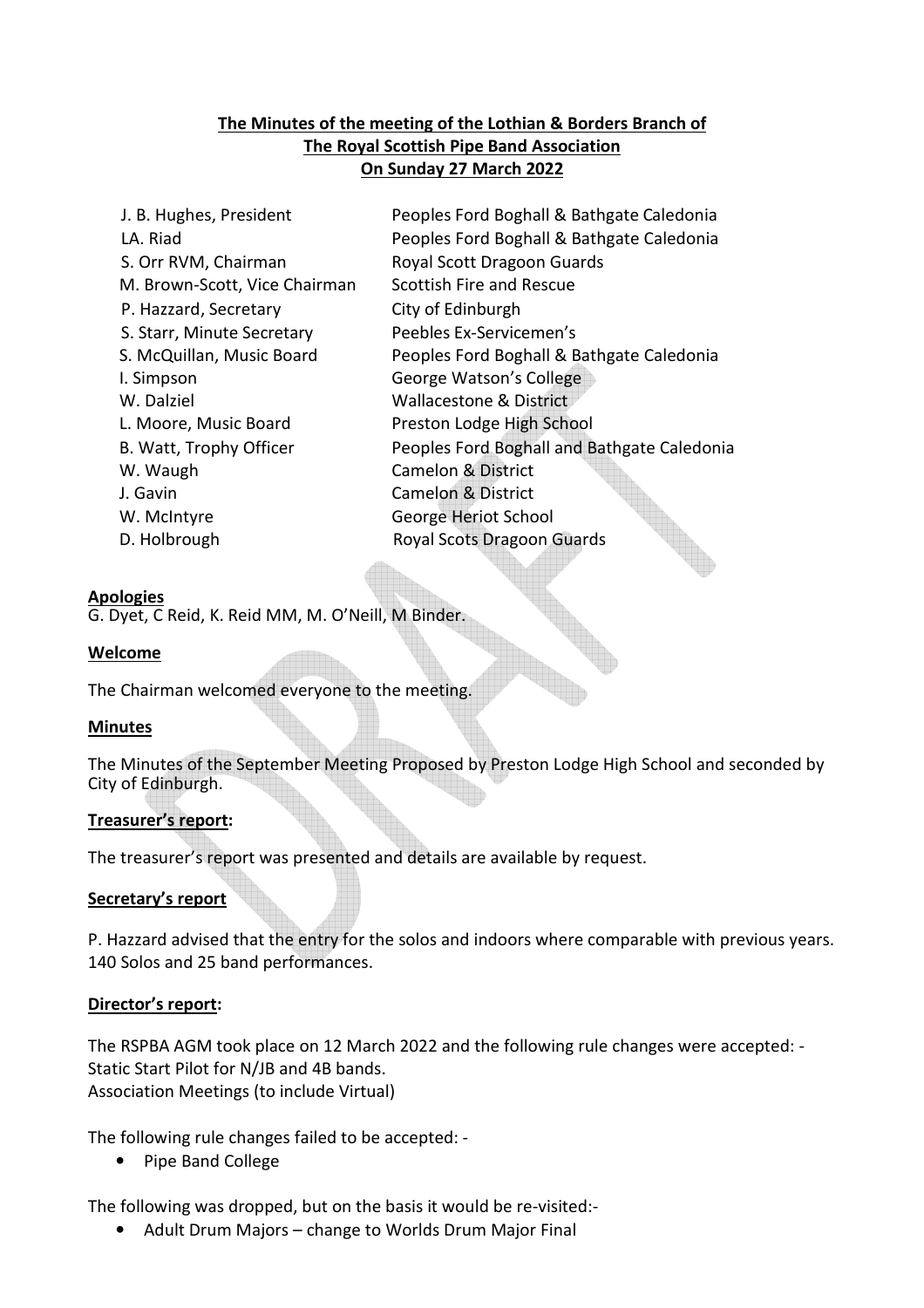The Following directors were re-elected:-

- J. Gibb
- M. McCrindle
- L. Ronaldson
- McGeoch
- M **Brown-Scott**

Following the AGM, the board of Directors met and the following was discussed: -

- Website now has Championship entries on fees page for bands and drum majors
- Letter from Alison Burke withdrawing from position. She felt it was not what she expected the role to be. Ian Embelton to continue until a replacement can be found
- Appointments to the Standing Committees was made
- News item for 2022 easement on playing requirements at first major and playing numbers for all majors issued

# **Music Board Report**

S. McQuillan advised that the music board met on 5 March and the following points were discussed:-

Branches that are hosting the new drumming circuit events to ensure that their announcement sheet is upd ated to reflect the respective championship title, in our case the winner should be announced as the "RSPBA Scottish Solo snare drumming Champion for 2022 is……………

Given the championship circuit is now up and running the 2023 world solo drumming championship for adult snare drummers will be a semi-final and final event only, so no morning qualifier, this has been proposed and accepted by the Music Board and it supports the evolution plan of the event.

The World Solo Drumming Group and the Vice Chairman are due to meet at the end of March to review the format and information guide as related to the drumming events for the inclusion in the guide. All are reminded that the 2022 Solo drumming events now include a World title for juvenile and adults with six prizes across the respective grades

The Music Board accepted the recommendations from the Format Group

- To modify the draw on the line situation for the first major championship - the British championship, any Grade that requires a draw on the line is modified to the band choosing the respective Medley/MSR of own choice. Tunes to be submitted as normal.
- The number of performers in any given grade for the 2022 major championships is permitted at the same level for the minor competitions.

Format Group continue to work on several workstream projects, this includes the Grade 1 World Pipe Band Championship format which is focusing on;

- How draws are made
- MSR & Medley Format
- Time limits,
- Musical content/ make up and format
- Impact of corvid
- Adjudicator positioning and
- Trials related to any changes

The explainer video for the G4B/NJB will be posted on the RSPBA website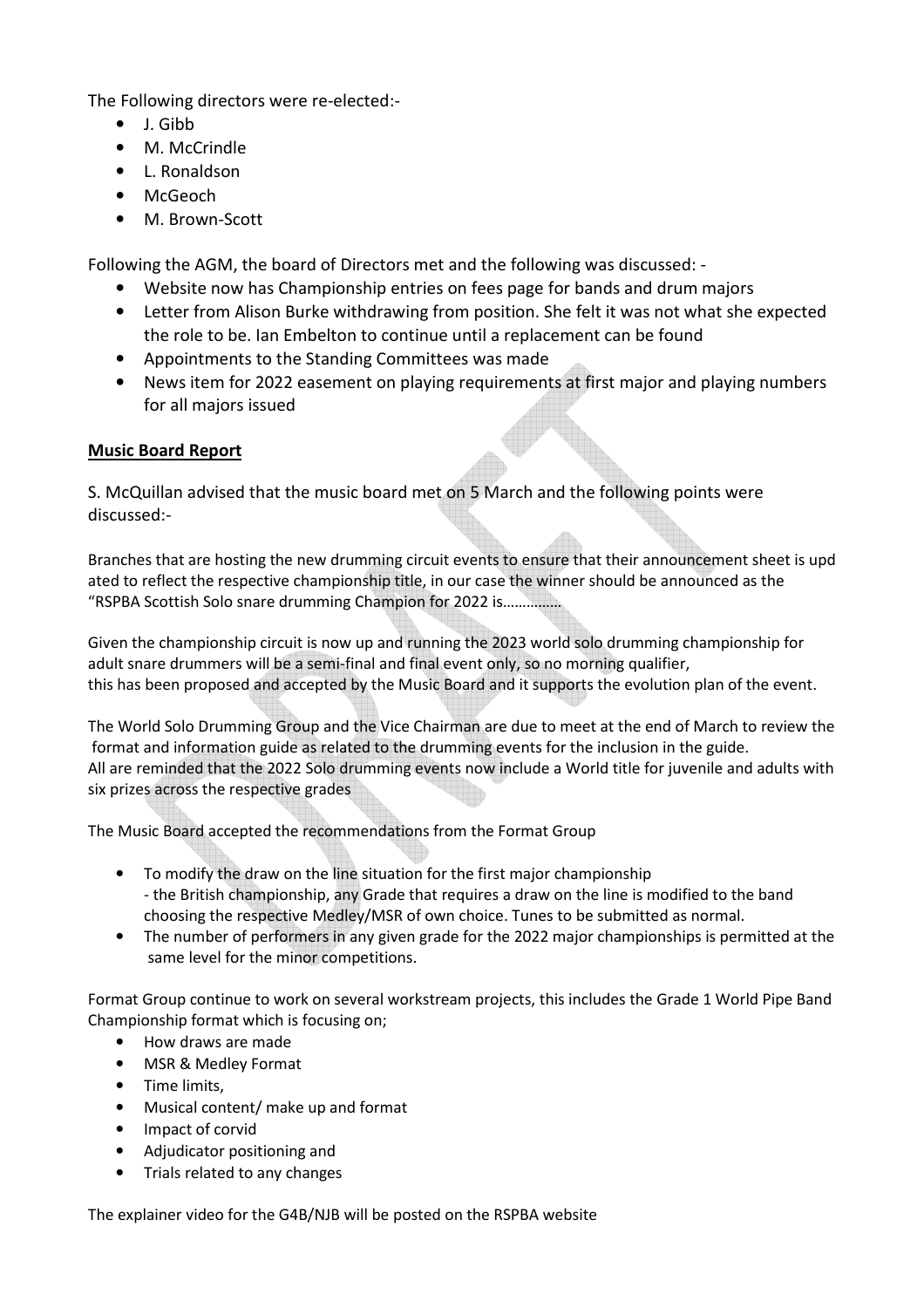The Standards and Grading Group have continued to meet. Any bands affected will receive communication from HQ

# **Education Report**

L. Moore advised the PDQB exam assessments are still on hold. This is a priority to get these moving.

The Branch are keen to get the education moving again towards the end of the season.

Headquarters are once again holding the summer school this year, with the option to attend in person and virtual attendees being looked into.

L. Moore advised that there has still been no response from The Education Officer.

### **Trophy Convener's Report**

Returns still going on. B.Watt advised that NBHG still do not have a Trophy Convenor and that he is assisting with this.

The Trophy has been purchased for the RSPBA Scottish Solo Snare Drumming and this will be called The Tom Brown MBE Trophy.

J. Gavin asked if it would be possible to donate a trophy to St Ronan Piping Society, B. Watt advised that he would need to speak with them direct as they look after their own trophies, and would provide them with details.

# **AOCB**

#### **Indoors.**

J. Hughes advised the organization is going well. The Hire of the school has been paid, and James Young High School have given us the hire of the classrooms free of charge. The programmes have also been sent to the printers.

P. Hazzard will print the lunch and snack tickets.

There are no covid specific procedures that need to be implemented in the school.

J. Hughes has advised that the usual Friday set up is required and that as many bodies as possible is required.

LA. Riad asked if there was to be any entry fee or raffle to be sold. It was agreed to only charge for the programmes at a cost of 50p per programme.

It was agreed as previous years to give the janitorial staff £30 each as a gesture of thanks.

#### **Outdoors.**

J. Hughes advised that a very successful meeting has taken place with Edinburgh Academy and can confirm that they will sponsor and run the Edinburgh Contest on 19 June. They have confirmed that they are looking to hold the event for two years. A note of thanks for all the pipe band staff at Edinburgh Academy for all the help and support given.

The remainder of the outdoor contests are on track at the moment.